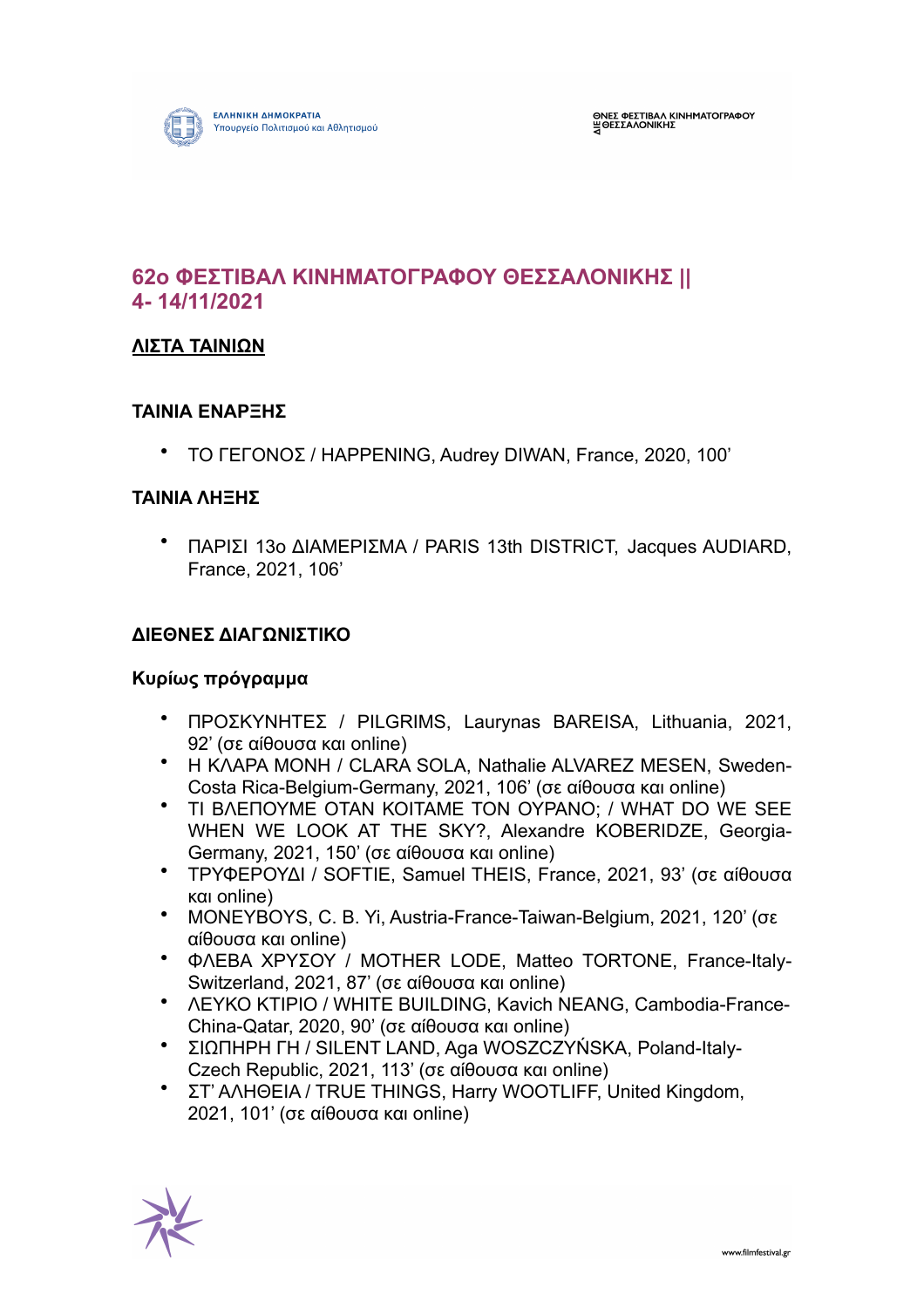

- ΤΟ ΚΟΥΤΙ / ΤΗΕ ΒΟΧ, Lorenzo VIGAS, Mexico-USA, 2021, 92' (σε αίθουσα και online)
- ΣΚΟΥΡΙΑ / THE RUST, Juan Sebastian MESA, Colombia-France, 2021, 83' (σε αίθουσα και online)
- ΑΓΙΑ ΕΜΥ / HOLY EMY, Araceli LEMOS, Greece-France-USA, 2021, 111' (σε αίθουσα και online)
- ΣΕΛΗΝΗ, 66 ΕΡΩΤΗΣΕΙΣ / MOON, 66 QUESTIONS, Jacqueline LENTZOU, Greece, 2021, 109' (σε αίθουσα και online)
- ΑΓΕΛΗ ΠΡΟΒΑΤΩΝ / PACK OF SHEEP, Dimitris KANELLOPOULOS, Greece-Serbia-Albania, 2021, 113' (σε αίθουσα και online)

## **Εκτός συναγωνισµού**

- ΞΕΣΦΙΓΓΟΝΤΑΣ ΤΙΣ ΓΡΟΘΙΕΣ / UNCLENCHING THE FISTS, Kira KOVALENKO, Russia, 2019, 97' (σε αίθουσα και online)
- ΠΑΙΔΟΤΟΠΟΣ / PLAYGROUND, Laura WANDEL, Belgium, 2021, 72' (σε αίθουσα και online)
- ΦΥΣΙΚΟ ΦΩΣ / NATURAL LIGHT, Denes NAGY, Hungary-France-Latvia-Germany, 2021, 103'
- ΜΠΛΕ ΦΕΓΓΑΡΙ / BLUE MOON, Alina GRIGORE, Romania, 2021, 85' (σε αίθουσα και online)
- Η ΤΡΥΠΑ ΣΤΟΝ ΦΡΑΧΤΗ / THE HOLE IN THE FENCE, Joaquin DEL PASO, Mexico-Poland, 2021, 102'
- 7 ΑΙΧΜΑΛΩΤΟΙ / 7 PRISONERS, Alexandre MORATTO, Brazil, 2021, 93'
- ΒΑΓΟΝΙ ΑΡΙΘΜΟΣ 6 / COMPARTMENT NO 6, Juho KUOSMANEN, Finland-Germany-Estonia-Russia, 2021, 106'

#### **MEET THE NEIGHBORS**

- BEBIA, À MON SEUL DÉSIR, Juja DOBRACHKOUS, United Kingdom-Georgia, 2020, 118' (σε αίθουσα και online)
- FEATHERS, Omar EL ZOHAIRY, France-Egypt-Netherlands-Greece, 2021, 115' (σε αίθουσα και online)
- Η ΙΣΤΟΡΙΑ ΤΟΥ ΒΑΣΙΛΙΑ ΚΑΒΟΥΡΑ / THE TALE OF KING CRAB, Alessio Rigo DE RIGHI, Matteo ZOPPIS, Italy-Argentina-France, 2021, 106' (σε αίθουσα και online)
- ΣΟΥΑΝΤ / SOUAD, Ayten AMIN, Egypt-Tunisia-Germany, 2021, 102' (σε αίθουσα και online)

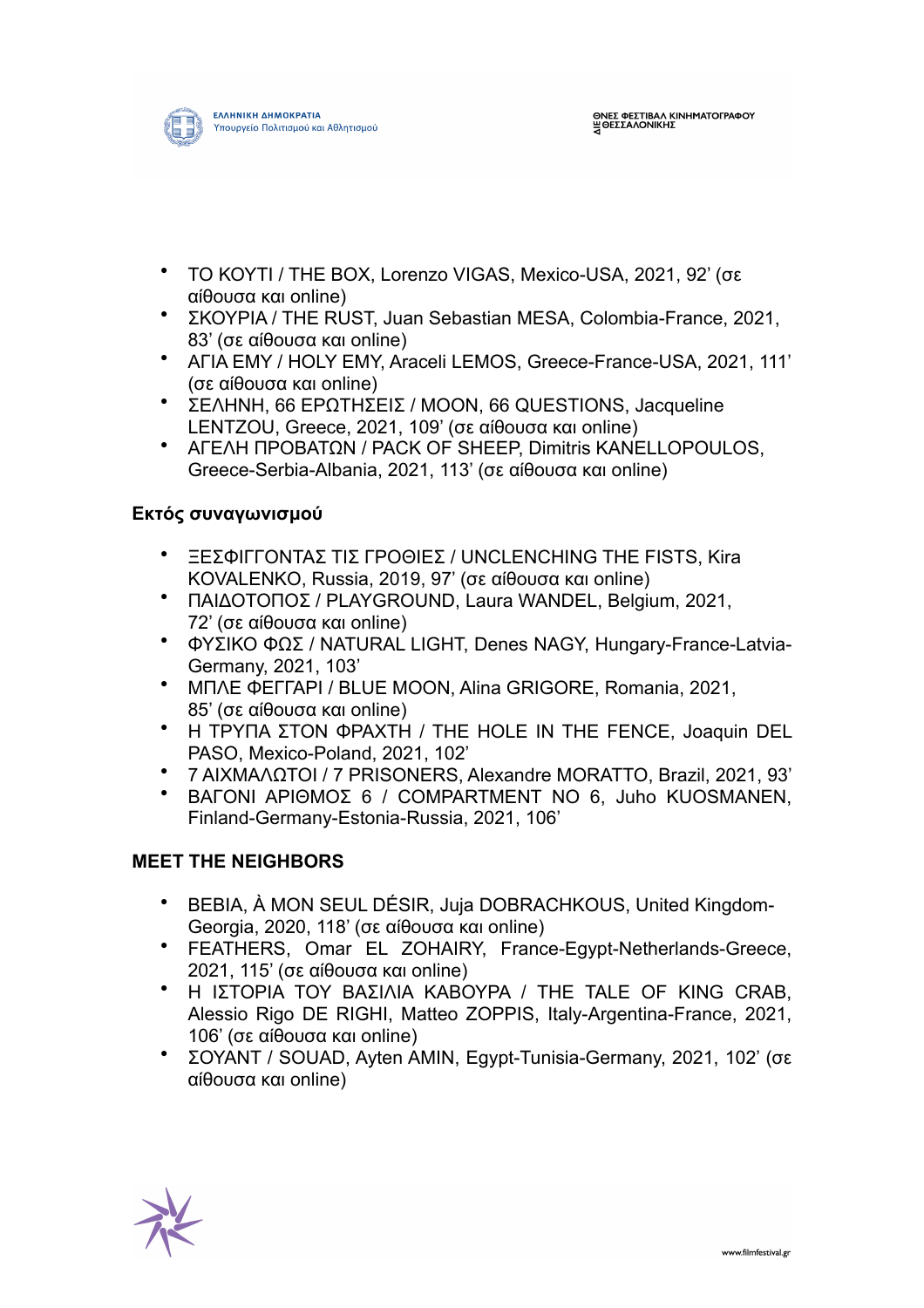

- Η ΒΕΡΑ ΟΝΕΙΡΕΥΕΤΑΙ ΤΗ ΘΑΛΑΣΣΑ / VERA DREAMS OF THE SEA, Kaltrina KRASNIQI, Kosovo-North Macedonia-Albania, 2021, 87' (σε αίθουσα και online)
- ΜΙΚΡΟ ΣΩΜΑ / SMALL BODY, Laura SAMANI, Italy-France-Slovenia, 2021, 89' (σε αίθουσα και online)
- ΚΟΣΤΑ ΜΠΡΑΒΑ, ΛΙΒΑΝΟΣ / COSTA BRAVA, LEBANON, Mounia AKL, Lebanon-France-Spain-Sweden-Denmark-Norway-Qatar, 2021, 108' (σε αίθουσα και online)
- ΔΙΑΓΡΑΦΟΝΤΑΣ ΤΟΝ ΦΡΑΝΚ / ERASING FRANK, Fabricius GABOR, Hungary, 2021, 103' (σε αίθουσα και online)
- Ο ΘΑΝΑΤΟΣ ΕΝΟΣ ΠΑΡΘΕΝΟΥ ΚΑΙ Η ΑΜΑΡΤΙΑ ΤΟΥ ΝΑ ΜΗΝ ΖΕΙΣ / DEATH OF A VIRGIN AND THE SIN OF NOT LIVING, George Peter BARBARI, Lebanon, 2021, 86' (σε αίθουσα και online)
- .DOG, Yianna AMERICANOU, Cyprus Greece, 2021, 100' (σε αίθουσα και online)
- O ΑΝΘΡΩΠΟΣ ΜΕ ΤΙΣ ΑΠΑΝΤΗΣΕΙΣ / THE MAN WITH THE ANSWERS, Stelios KAMMITSIS, Cyprus-Greece-Italy, 2020, 80' (σε αίθουσα και online)
- 18, Vassilis DOUVLIS, Greece, 2021, 94' (σε αίθουσα και online)

## **>> FILM FORWARD**

- ΤΟ ΑΛΕΦ / ALEPH, Iva RADIVOJEVIĆ, USA-CROATIA-QATAR, 2021, 91' (σε αίθουσα και online)
- ΑΤΛΑΝΤΙΔΑ / ATLANTIDE, Yuri ANCARANI, ITALY-FRANCE-USA-QATAR, 2021, 105' (σε αίθουσα και online)
- ΠΑΝΙΣΧΥΡΗ ΛΑΜΨΗ / DESTELLO BRAVÍO, Ainhoa RODRIGUEZ, Spain, 2021, 98' (σε αίθουσα και online)
- ΒΓΑΙΝΟΥΜΕ ΟΛΟΙ ΣΤΗΝ ΑΡΕΝΑ / WE'RE ALL GOING TO THE WORLD'S FAIR, Jane SCHOENBRUN, USA, 2021, 86' (σε αίθουσα και online)
- ΓΚΡΙΤ / GRITT, Itonje Søimer GUTTORMSEN, Norway, 2020, 119' (σε αίθουσα και online)
- ΑΝΩΤΕΡΗ / SUPERIOR, Erin VASSILOPOULOS, USA, 2021, 99' (σε αίθουσα και online)
- Η ΜΕΡΑ ΣΗΜΕΡΑ / THE DAY TODAY, Maxence STAMATIADIS, France, 2021, 67' (σε αίθουσα και online)
- ΠΑΡΑΚΑΜΨΕΙΣ / DETOURS, Ekaterina SELENKINA, Russia-Netherlands, 2021, 73' (σε αίθουσα και online)

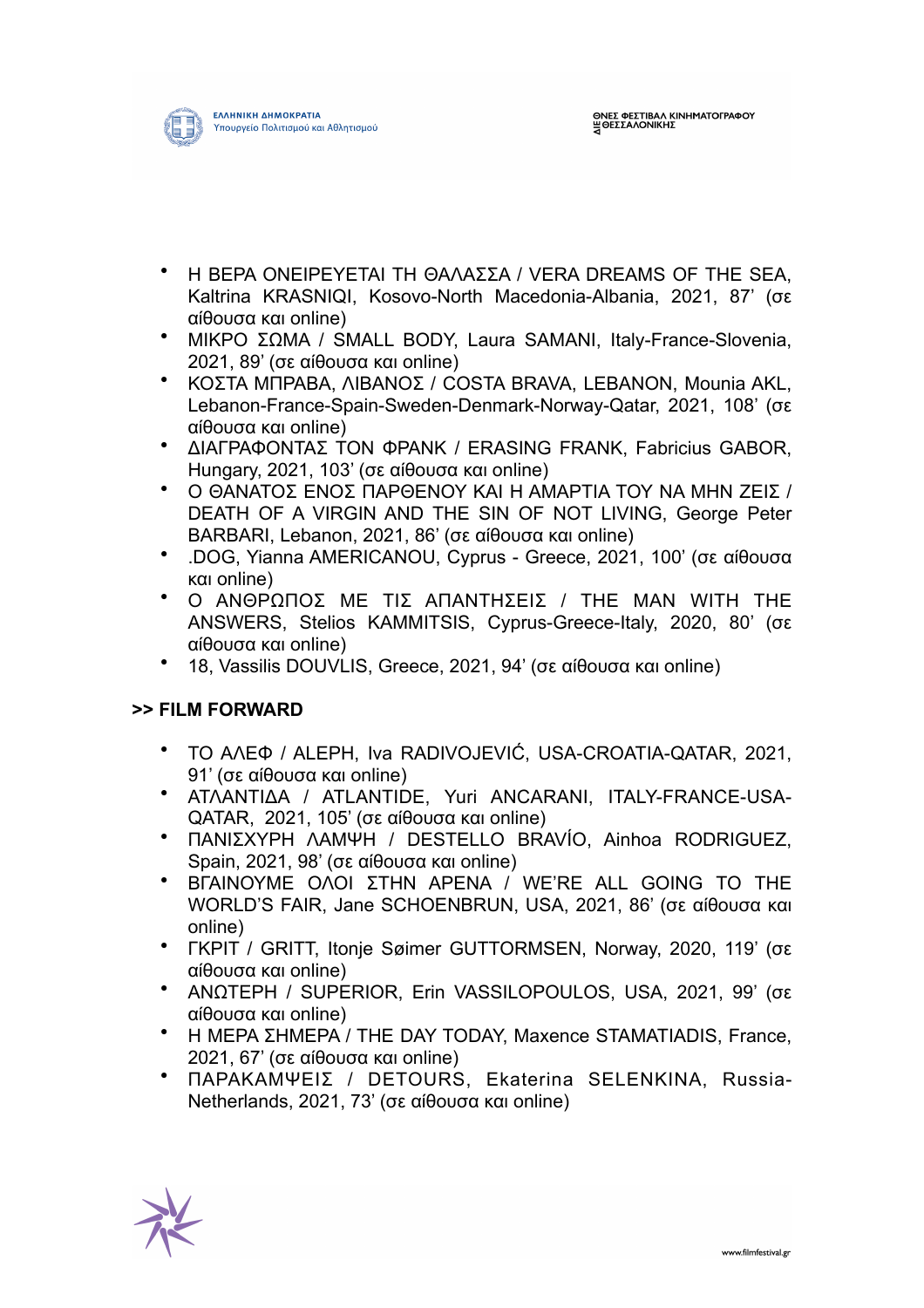

- ΜΑΓΝΗΤΙΚΑ ΠΕΔΙΑ / MAGNETIC FIELDS, Yorgos GOUSSIS, Greece, 2021, 78' (σε αίθουσα και online)
- ORFEAS2021, FYTA, Greece, 2021, 111' (σε αίθουσα και online)
- THE TIMEKEEPERS OF ETERNITY, Aristotelis MARAGKOS, Greece-United Kingdom, 2021, 62' (σε αίθουσα και online)

### **FILM FORWARD ΕΙΔΙΚΕΣ ΠΡΟΒΟΛΕΣ**

- ΗΜΕΡΟΛΟΓΙΑ ΤΟΥ ΥΟΤΣΥΟΓΥΑ / THE TSUGUA DIARIES, Miguel GOMES, Maureen FAZENDEIRO, Portugal, 2021, 101'
- ΚΟΙΝΩΝΙΚΗ ΥΓΙΕΙΝΗ / SOCIAL HYGIENE, Denis CÔTÉ, Canada, 2021, 76' (σε αίθουσα και online)
- Η ΤΡΥΠΑ / IL BUCO, Michelangelo FRAMMARTINO, Italy-Germany-France, 2021, 93'
- ΤΑ ΟΣΤΑ / LOS HUESOS, Cristobal LEON, Joaquín COCIÑA, Chile, 2021, 14' (σε αίθουσα και online)
- ΜΕΤΕΙΚΑΣΜΑ / AFTERIMAGE, Antonis DOUSSIAS, Greece, 2021, 10'

#### **ΦΕΣΤΙΒΑΛ ΕΛΛΗΝΙΚΟΥ ΚΙΝΗΜΑΤΟΓΡΑΦΟΥ**

#### **Επίσηµη Πρώτη**

- .DOG, Yianna AMERICANOU, Cyprus Greece, 2021, 100' (σε αίθουσα και online)
- ΜΑΓΝΗΤΙΚΑ ΠΕΔΙΑ / MAGNETIC FIELDS, Yorgos GOUSSIS, Greece, 2021, 78' (σε αίθουσα και online)
- 18, Vassilis DOUVLIS, Greece, 2021, 88' (σε αίθουσα και online)
- ΚΑΛΑΒΡΥΤΑ 1943 / ECHOES OF THE PAST, Nicholas DIMITROPOULOS, Greece, 2021, 99'
- ΛΟΥΓΚΕΡ / LUGER, Kostas HARALAMBOUS, Greece, 2021, 127' (σε αίθουσα και online)
- MUSA, Nikos NIKOLOPOULOS, Greece, 2021, 107' (σε αίθουσα και online)
- PATCHWORK, Petros CHARALAMBOUS, Cyprus-Israel-Slovenia, 2021, 88' (σε αίθουσα και online)
- REM ΤΑΧΕΙΕΣ ΚΙΝΗΣΕΙΣ ΟΦΘΑΛΜΟΥ / REM RAPID EYE MOVEMENT, Karolos ZONARAS, Greece, 2021, 77' (σε αίθουσα και online)

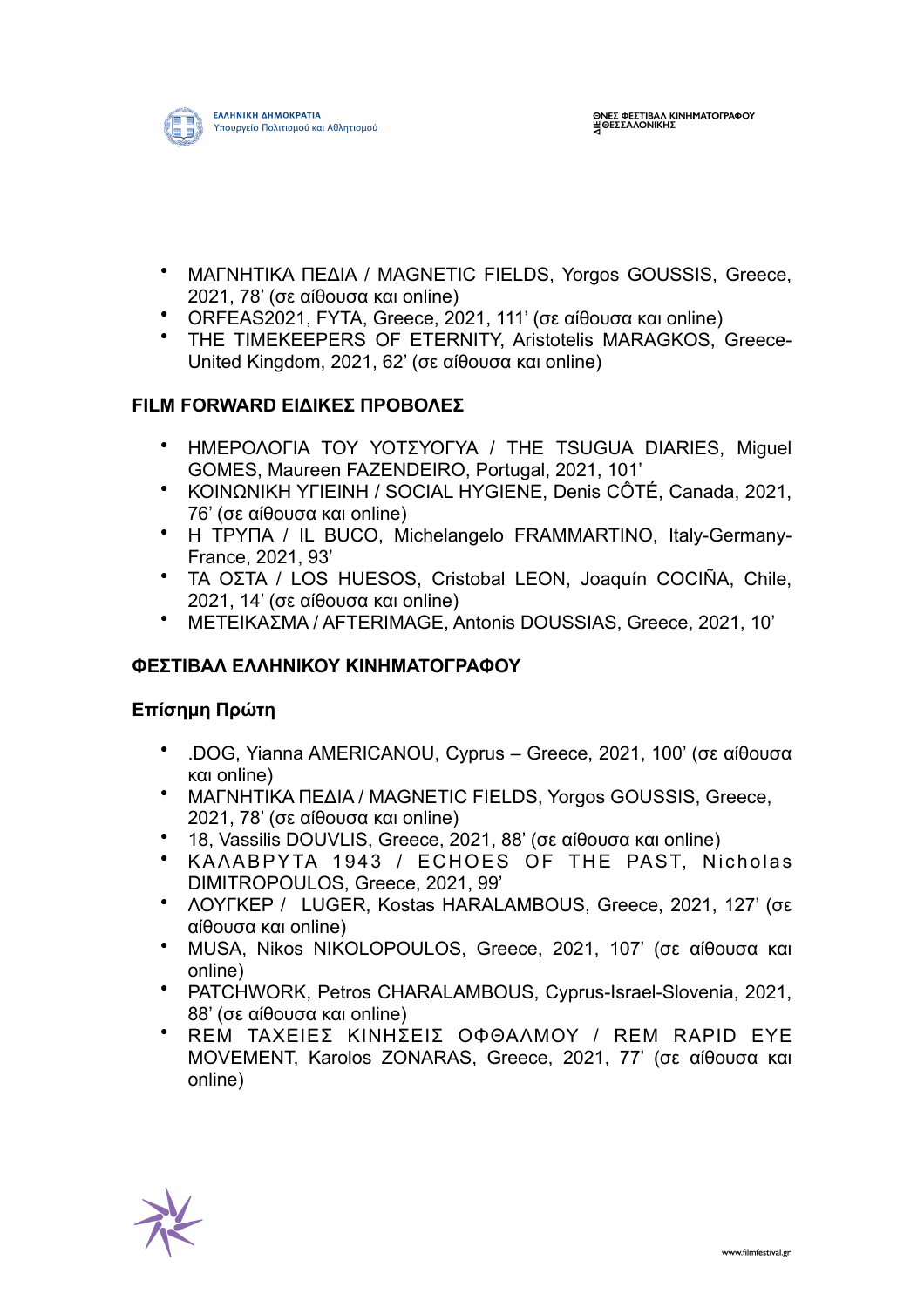

- ΕΚΕΙΝΟΙ ΤΑ ΗΞΕΡΕ ΟΛΑ / SHE NEW IT ALL, Takis PAPANASTASIOU, Greece, 2021, 62' (σε αίθουσα και online)
- SICK, The Callas / Lakis & Aris IONAS, Greece, 2021, 73' (σε αίθουσα και online)
- ORFEAS2021, FYTA, Greece, 2021, 111' (σε αίθουσα και online)
- ΑΓΙΑ ΕΜΥ / HOLY EMY, Araceli LEMOS, Greece-France-USA, 2021, 111' (σε αίθουσα και online)
- ΣΕΛΗΝΗ, 66 ΕΡΩΤΗΣΕΙΣ / MOON, 66 QUESTIONS, Jacqueline LENTZOU, Greece, 2021, 109' (σε αίθουσα και online)
- ΑΓΕΛΗ ΠΡΟΒΑΤΩΝ / PACK OF SHEEP, Dimitris KANELLOPOULOS, Greece-Serbia-Albania, 2021, 113' (σε αίθουσα και online)
- SAISON MORTE, Thanassis TOTSIKAS, Greece, 2021, 97' (σε αίθουσα και online)
- O ΑΝΘΡΩΠΟΣ ΜΕ ΤΙΣ ΑΠΑΝΤΗΣΕΙΣ / THE MAN WITH THE ANSWERS, Stelios KAMMITSIS, Cyprus-Greece-Italy, 2020, 80' (σε αίθουσα και online)
- THE TIMEKEEPERS OF ETERNITY, Aristotelis MARAGKOS, Greece-United Kingdom, 2021, 62' (σε αίθουσα και online)

## **Ξεπερνώντας τα σύνορα**

- A PURE PLACE, Nikias CHRYSSOS, Germany-Greece, 2020, 91' (σε αίθουσα και online)
- EX, George MARKAKIS, Germany-Greece, 2020, 85' (σε αίθουσα και online)
- ΑΝΔΡΑΣ ΣΤΗ ΣΟΦΙΤΑ / MAN IN THE ATTIC, Costantine VENETOPOULOS, USA, 2021, 84' (σε αίθουσα και online)

## **Δεύτερη µατιά**

- ΤΟ ΠΡΟΣΩΠΟ ΚΑΙ Η ΠΟΛΗ / THE FACE AND THE CITY, Alexandros FASSOIS, Greece, 2021, 86' (σε αίθουσα και online)
- Η ΒΟΗ ΤΟΥ ΚΟΣΜΟΥ / THE RUMBLE OF THE WORLD, Petros SEVASTIKOGLOU, Greece, 2021, 84' (σε αίθουσα και online)
- ΤΟ ΚΟΧΥΛΙ / THE SEASHELL, Kate BELLO, Greece, 2021, 69' (σε αίθουσα και online)

## **Αφιέρωµα Ντίνος Κατσουρίδης**

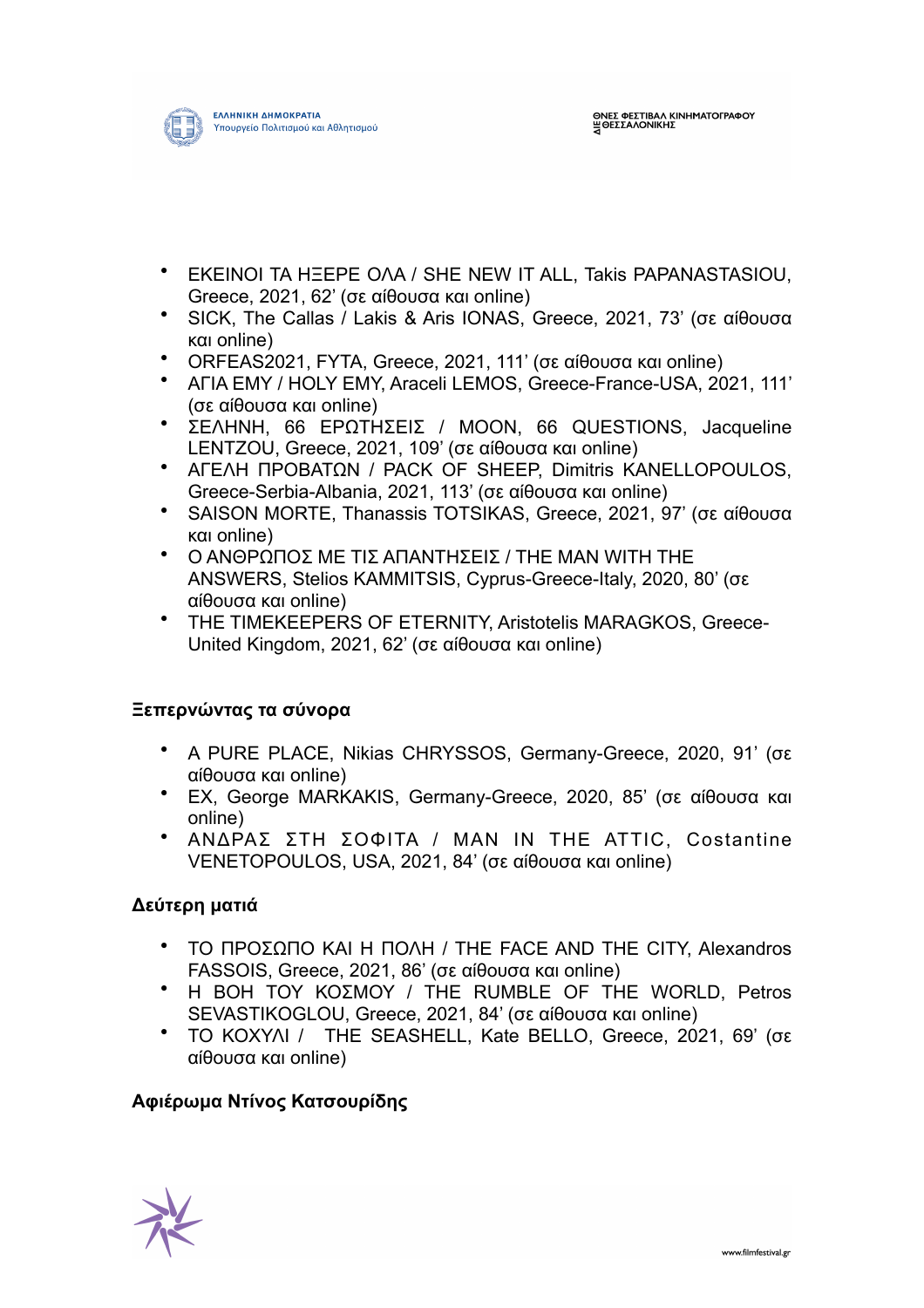

- ΜΙΑ ΖΩΗ ΣΑΝ ΣΙΝΕΜΑ ΝΤΙΝΟΣ ΚΑΤΣΟΥΡΙΔΗΣ / DINOS KATSOURIDES: A LIFE LIKE A MOVIE, Isavella MAVRAKI, Greece, 2012, 65' (σε αίθουσα και online)
- ΤΙ ΕΚΑΝΕΣ ΣΤΟ ΠΟΛΕΜΟ ΘΑΝΑΣΗ; / WHAT DID YOU DO IN THE WAR, THANASSI?, Dinos KATSOURIDES, Greece, 1971, 85' (σε αίθουσα και online)

#### **Καθολικά Προσβάσιµες Προβολές SDH / AD**

• ΤΙ ΕΚΑΝΕΣ ΣΤΟ ΠΟΛΕΜΟ ΘΑΝΑΣΗ; / WHAT DID YOU DO IN THE WAR, THANASSI?, Dinos KATSOURIDES, Greece, 1971, 85' (σε αίθουσα και online)

• ΔΟΞΟΜΠΟΥΣ / DOXOBUS, Fotos LAMBRINOS, Greece, 1987, 105' (σε αίθουσα και online)

### **Βραβευµένες ταινίες του Φεστιβάλ Μικρού Μήκους Δράµας**

- ΑΜΥΓΔΑΛΗ / AMYGDALA, Maria HATZAKOU, Greece, 2021, 22' (σε αίθουσα και online)
- SOUL FOOD, Nikos TSEMBEROPOULOS, Greece, 2021, 24' (σε αίθουσα και online)
- SOULS ALL UNACCOMPANIED, Yorgos TELTZIDIS, Greece, 2021, 26' (σε αίθουσα και online)
- Ο ΦΟΙΤΗΤΗΣ / THE STUDENT, Vassilis KALAMAKIS, Greece, 2021, 9' (σε αίθουσα και online)
- A SUMMER PLACE, Alexandra MATHEOU, Cyprus, 2021, 21' (σε αίθουσα και online)
- APALLOU, Nikos AVGOUSTIDIS, Greece, 2021, 20' (σε αίθουσα και online)
- BRUTALIA, DAYS OF LABOUR, Manolis MAVRIS, Greece, 2021, 26' (σε αίθουσα και online)
- ΟΛΑ ΤΑ ΠΛΑΣΜΑΤΑ ΤΗΣ ΓΗΣ / CREATURES OF THE NIGHT, Memi KOUPA, Greece, 2021, 15' (σε αίθουσα και online)
- EVERY SUNDAY, Keti PAPADIMA, Cyprus, 2021, 24' (σε αίθουσα και online)
- ΑΠΟ ΤΟ ΜΠΑΛΚΟΝΙ / FROM THE BALCONY, Aris KAPLANIDIS, Greece, 2021, 12' (σε αίθουσα και online)

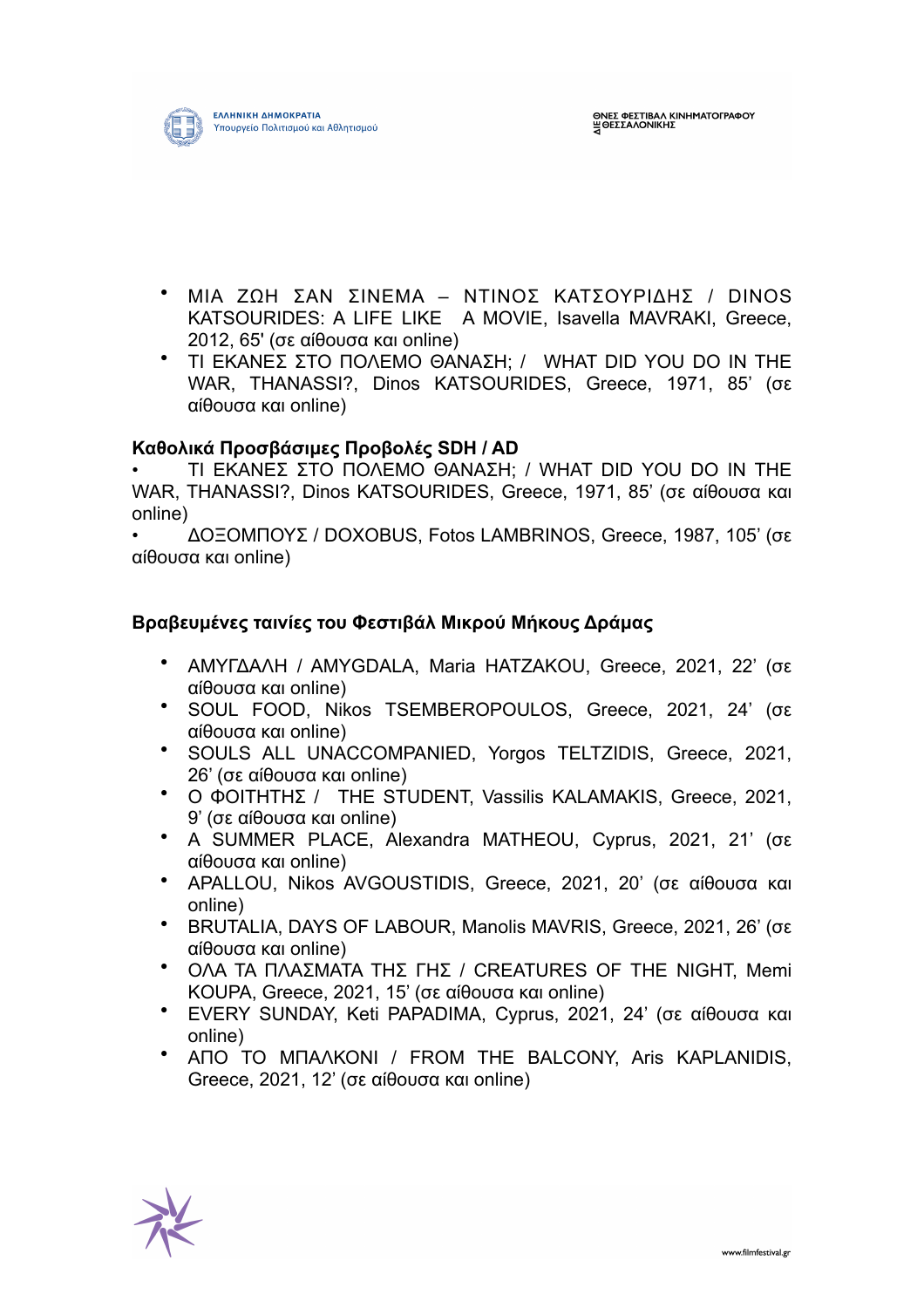- HORSEPOWER, Spyros SKANDALOS, Greece, 2021, 15' (σε αίθουσα και online)
- ΔΕΝ ΘΕΛΩ ΝΑ ΞΕΧΑΣΩ ΤΙΠΟΤΑ / I DON'T WANT TO FORGET ANYTHING, Vaggelio SOUMELI, Greece, 2021, 5' (σε αίθουσα και online)
- LAST VISIT, Spiros ALIDAKIS, Greece, 2021, 14' (σε αίθουσα και online)
- MOTORWAY 65, Evi KALOGEROPOULOU, Greece, 2020, 15' (σε αίθουσα και online)
- ΤΟ ΒΑΝΚΟΥΒΕΡ / TO VANCOUVER, Artemis ANASTASIADOU, Greece, 2021, 23' (σε αίθουσα και online)

## **Χώρα Σε Βλέπω**

- ΑΣΤΈΡΩ / ASTERO, Dimitris GAZIADIS, Greece, 1929, 57'
- ΕΥΔΟΚΙΑ / EVDOKIA, Alexis DAMIANOS, Greece, 1971, 105'
- ΤΟ ΜΠΛΟΚΟ / THE ROUNDUP, Adonis KYROU, Greece, 1965, 90'
- Ο ΘΙΑΣΟΣ / THE TRAVELLING PLAYERS, Theo ANGELOPOULOS, Greece, 1975, 230'
- Ο ΜΙΚΡΟΣ ΔΡΑΠΕΤΗΣ / THE YOUNG RUNAWAY, Stavros TSIOLIS, Greece, 1969, 89'
- IDÉES FIXES / DIES IRAE (ΠΑΡΑΛΛΑΓΕΣ ΣΤΟ ΙΔΙΟ ΘΕΜΑ) / IDÉES FIXES / DIES IRAE (VARIATIONS ON THE SAME SUBJECT), Antoinetta ANGELIDI, France, 1977, 63'
- Z, Costa GAVRAS, France, 1969, 127'
- ΜΑΝΙΑ, Giorgos PANOUSOPOULOS, Greece, 1985, 87'

## **ΕΙΔΙΚΗ ΠΡΟΒΟΛΗ**

• Η ΜΑΧΗ ΤΗΣ ΚΡΗΤΗΣ: Ο ΕΡΜΗΣ ΚΡΑΤΗΣΕ ΤΗΝ ΑΝΑΠΝΟΗ ΤΟΥ / THE BATTLE OF CRETE: WHEN MERCURY HELD HIS BREATH, Victoria VELLOPOULOU, Greece, 2021, 92'

## **ΑΦΙΕΡΩΜΑ ΣΤΗΝ BINKA ZHELYAZKOVA**

• ΗΣΥΧΑ ΚΥΛΑ Η ΖΩΗ / LIFE FLOWS QUIETLY BY…, Binka ZHELYAZKOVA, Hristo GANEV, Bulgaria, 1957, 105' (σε αίθουσα και online)

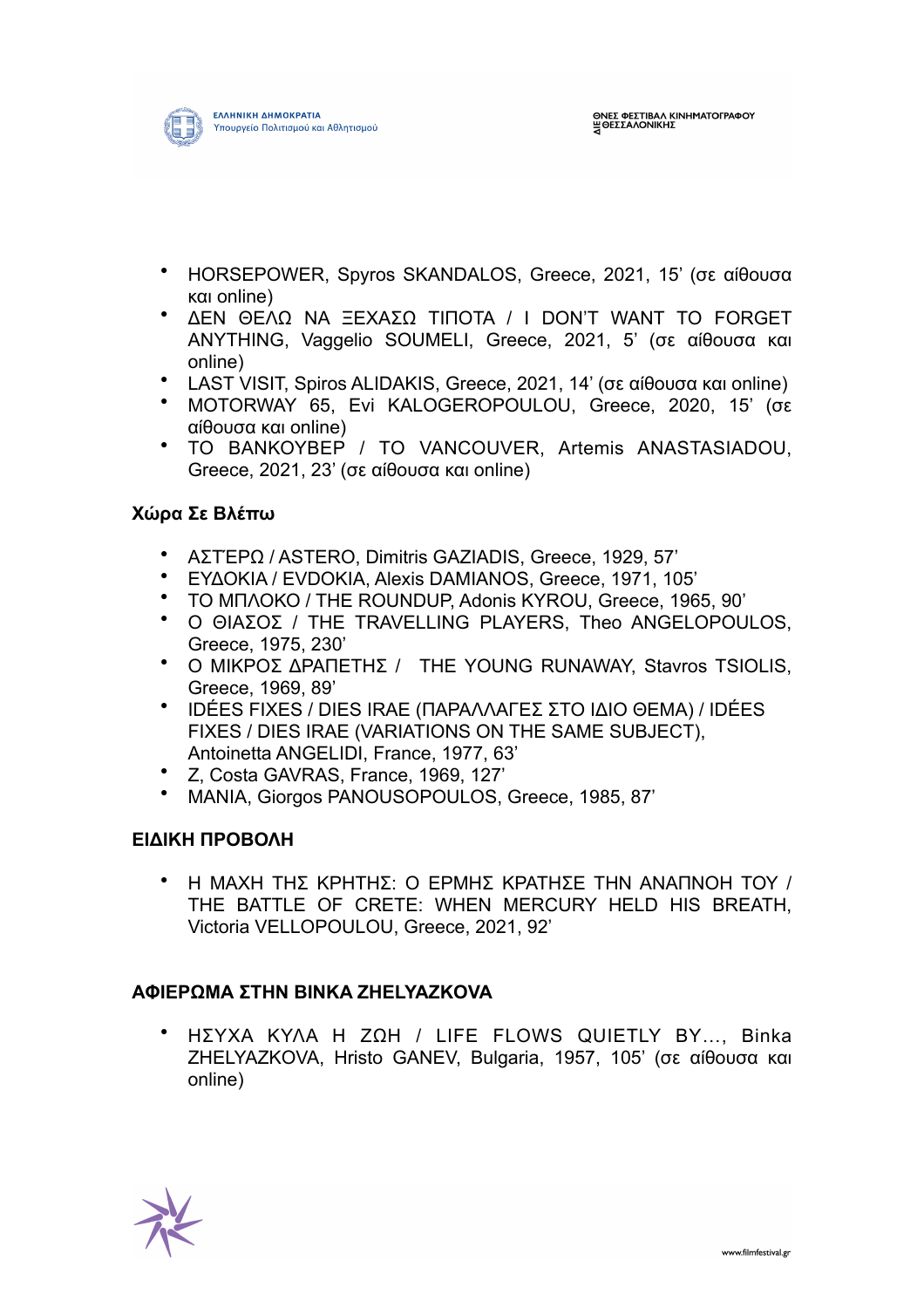

- ΗΜΑΣΤΑΝ ΝΕΟΙ / WE WERE YOUNG, Binka ZHELYAZKOVA, Bulgaria, 1961, 110' (σε αίθουσα και online)
- ΤΟ ΠΑΓΙΔΕΥΜΕΝΟ ΑΕΡΟΣΤΑΤΟ / THE TIED-UP BALLOON, Binka ZHELYAZKOVA, Bulgaria, 1967, 95' (σε αίθουσα και online)
- Η ΤΕΛΕΥΤΑΙΑ ΛΕΞΗ / THE LAST WORD, Binka ZHELYAZKOVA, Bulgaria, 1973, 96' (σε αίθουσα και online)
- Η ΠΙΣΙΝΑ / THE SWIMMING POOL, Binka ZHELYAZKOVA, Bulgaria, 1977, 137' (σε αίθουσα και online)
- ΜΙΑ ΒΟΥΤΙΑ ΤΗ ΝΥΧΤΑ / THE BIG NIGHT BATHE, Binka ZHELYAZKOVA, 1980, 146' (σε αίθουσα και online)
- ΝΑΝΟΥΡΙΣΜΑ / LULLABY, Binka ZHELYAZKOVA, Bulgaria, 1982, 59' (σε αίθουσα και online)
- Η ΦΩΤΕΙΝΗ ΚΑΙ Η ΣΚΟΤΕΙΝΗ ΠΛΕΥΡΑ ΤΩΝ ΠΡΑΓΜΑΤΩΝ / THE BRIGHT AND THE DARK SIDE OF THINGS, Binka ZHELYAZKOVA, Bulgaria, 1982, 130' (σε αίθουσα και online)
- ΜΠΙΝΚΑ: ΜΙΑ ΙΣΤΟΡΙΑ ΓΙΑ ΤΗ ΣΙΩΠΗ / BINKA TO TELL A STORY ABOUT SILENCE, Elka NIKOLOVA, Bulgaria, 2006, 47' (σε αίθουσα και online)

## **ΠΑΡΑΛΛΗΛΗ ΕΚΔΗΛΩΣΗ**

• FLY, Katja VON GARNIER, Germany, 2021, 110'

## **FOCUS ON EDITING**

- ΤΟ ΚΟΥΡΔΙΣΤΟ ΠΟΡΤΟΚΑΛΙ / A CLOCKWORK ORANGE, Stanely KUBRICK, UNITED KINGDOM-USA, 1971, 136'
- Ο ΓΥΡΙΣΜΟΣ ΤΟΥ ΑΓΑΠΗΜΕΝΟΥ / MURIEL, OR THE TIME OF RETURN, Alain RESNAIS, France-Italy, 1963, 116'
- Ο ΘΕΙΟΣ ΜΟΥ ΑΠΟ ΤΗΝ ΑΜΕΡΙΚΗ / MY AMERICAN UNCLE, Alain RESNAIS, France, 1980, 125'
- Η ΑΓΡΙΑ ΣΥΜΜΟΡΙΑ / THE WILD BUNCH, Sam PECKINPAH, USA, 1969, 145'
- ΑΛΛΗΛΟΥΙΑ / ALLELUIA, Fabrice DU WETZ, Belgium-France, 2014, 93'
- ΣΟΛΑΡΙΣ / SOLARIS, Andrei TARKOVSKY, USSR, 1972, 167'
- Ο ΚΑΘΡΕΦΤΗΣ / MIRROR, Andrei TARKOVSKY, USSR, 1975, 107'
- ΕΚΤΟΣ ΕΛΕΓΧΟΥ / OUT OF SIGHT, Steven SODERBERGH, USA, 1998, 123'

## **FILM FORWARD SPOTLIGHT ΑΦΙΕΡΩΜΑ ΣΤΗ ΛΟΥΚΙΑ ΑΛΑΒΑΝΟΥ**

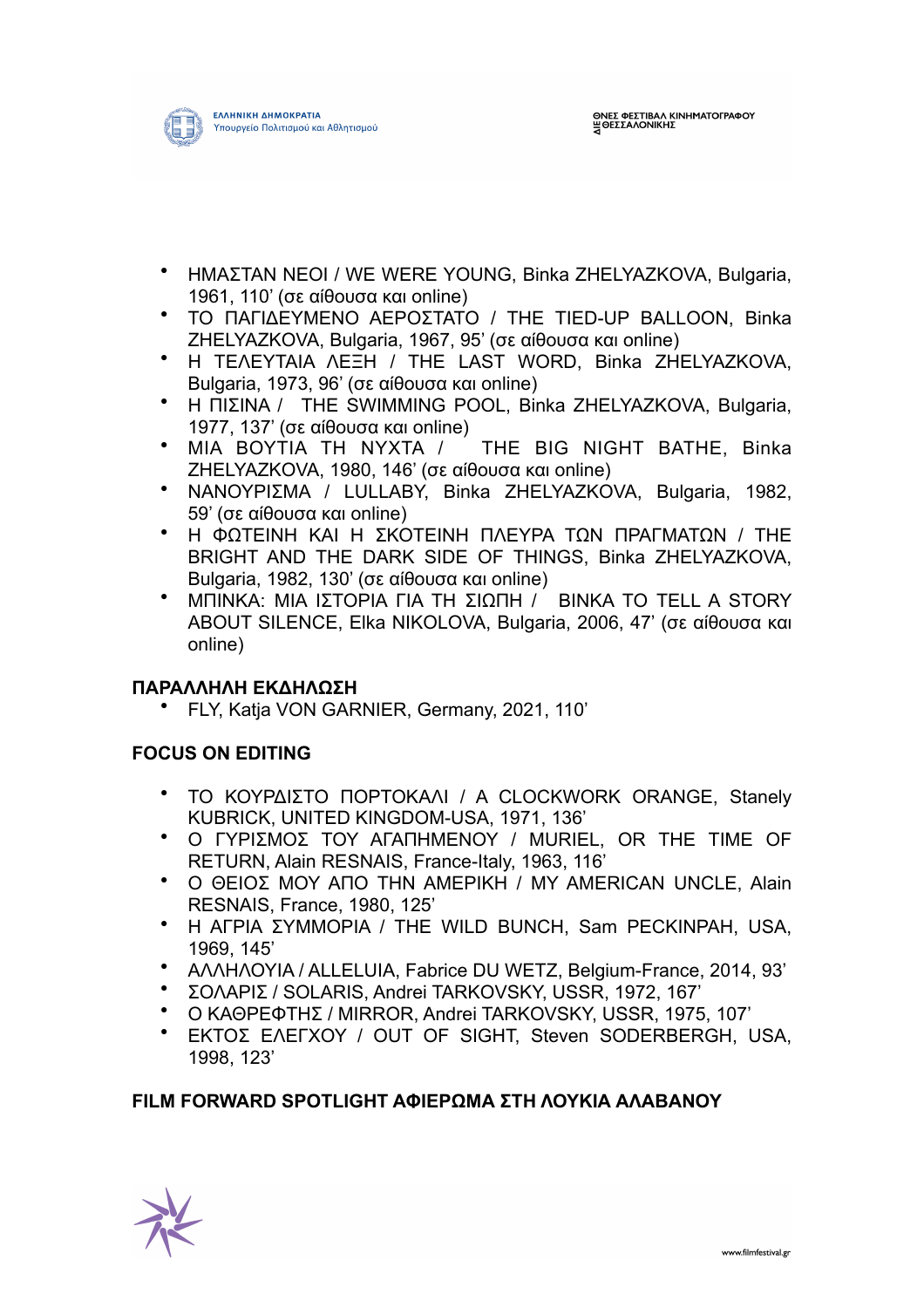

- BANANALAND, Loukia ALAVANOU, Greece-Ecuador, 2017, 17'
- KISS FOREVER, Loukia ALAVANOU, Greece, 2010, 3' (σε αίθουσα και online)
- MERFICUL, WONDERFUL, Loukia ALAVANOU, Greece-United Kingdom-Sweden, 2013, 5'
- PUT YOUR LOVING HAND OUT, Loukia ALAVANOU, Greece, 2009, 5'
- THE GREEN ROOM, Loukia ALAVANOU, Greece, 2016, 5'
- WISHING WELL, Loukia ALAVANOU, Greece, 2005, 4'

#### **ΜΑΤΙΕΣ ΣΤΑ ΒΑΛΚΑΝΙΑ**

- ΑΝΩΤΕΡΑ ΔΥΝΑΜΗ / A HIGHER LAW, Octav CHELARU, Romania-Germany-Serbia, 2021, 125' (σε αίθουσα και online)
- ΛΕΟΠΑΡΔΗ ΤΗΣ ΑΝΑΤΟΛΙΑΣ / ANATOLIAN LEOPARD, Emre KAYIŞ, Turkey-Poland-Germany-Denmark, 2021, 108 (σε αίθουσα και online)
- ΟΣΟ ΜΕ ΒΑΣΤΟΥΝ ΤΑ ΠΟΔΙΑ ΜΟΥ / AS FAR AS I CAN WALK, Stefan ARSENIJEVIĆ, Serbia-Luxembourg-France-Bulgaria-Lithuania, 2021, 92' (σε αίθουσα και online)
- ΚΕΛΤΕΣ / CELTS, Milica TOMOVIĆ, Serbia, 2021, 106' (σε αίθουσα και online)
- ΜΑΘΗΜΑΤΑ ΓΕΡΜΑΝΙΚΩΝ / GERMAN LESSONS, Pavel G. VESNAKOV, Bulgaria-Germany, 2020, 100' (σε αίθουσα και online)
- Η ΒΑΣΙΛΙΣΣΑ ΤΗΣ ΚΥΨΕΛΗΣ / HIVE, Blerta BASHOLLI, Kosovo-Switzerland-Albania-North Macedonia, 2021, 84' (σε αίθουσα και online)
- ΙΝΤΡΕΓΚΑΛΝΤΕ / INTREGALDE, Radu MUNTEAN, Romania, 2021, 104' (σε αίθουσα και online)
- ΑΝΑΖΗΤΩΝΤΑΣ ΤΗ ΒΕΝΕΡΑ / LOOKING FOR VENERA, Norika SEFA, Kosovo-North Macedonia, 2021, 111' (σε αίθουσα και online)
- ΚΟΛΛΗΤΕΣ / SISTERHOOD, Dina DUMA, North Macedonia-Kosovo-Montenegro, 2021, 91' (σε αίθουσα και online)
- ΤΟ ΣΟΟΥ ΤΟΥ ΤΖΕΜΙΛ / THE CEMIL SHOW, Bariş SARHAN, Turkey, 2021, 102' (σε αίθουσα και online)

#### **Ματιές στα Βαλκάνια: Ταινίες µικρού µήκους**

• ΜΕΤΑΤΟΠΙΣΗ / DISPLACED, Samir KARAHODA, Kosovo, 2021, 15' (σε αίθουσα και online)

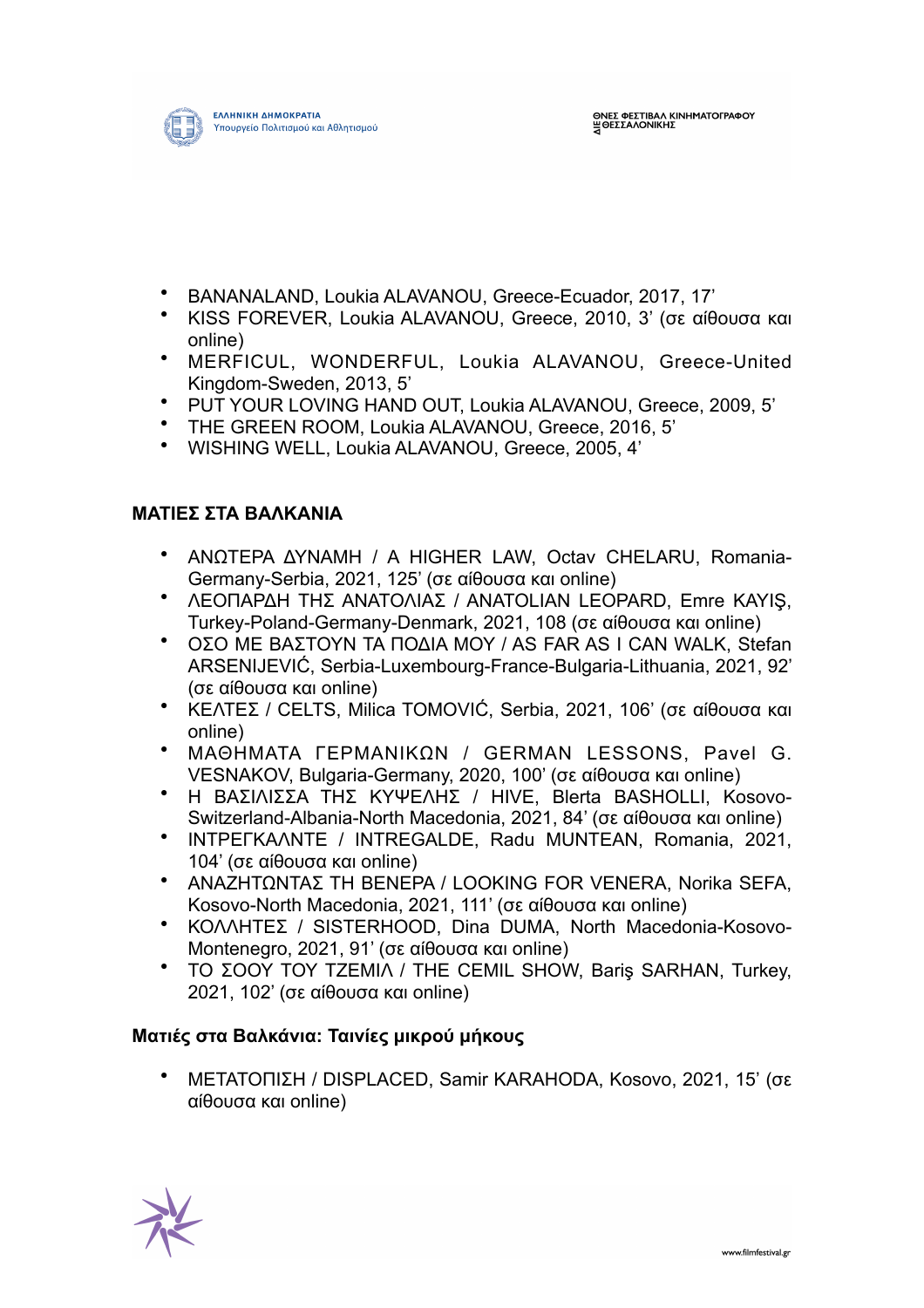

- ΠΩΣ ΝΙΚΗΣΑ ΤΗ ΚΟΛΛΑ ΚΑΙ ΤΟΝ ΜΠΡΟΥΤΖΟ / HOW I BEAT GLUE AND BRONZE, Vladimir VULEVIĆ, Serbia-Germany, 2020, 30' (σε αίθουσα και online)
- ΠΕΝΑΛΤΙ / PENALTY SHOT, Rok BIČEK, Croatia-Slovenia-Austria, 2021, 15' (σε αίθουσα και online)
- ΠΛΑΣΤΙΚΗ ΣΗΜΕΙΟΛΟΓΙΑ / PLASTIC SEMIOTICS, Radu JUDE, Romania, 2021, 22' (σε αίθουσα και online)
- Η ΣΧΕΔΙΑ / THE RAFT, Marko, MEŠTROVIĆ, Croatia, 2021, 14' (σε αίθουσα και online)

# **ΕΙΔΙΚΕΣ ΠΡΟΒΟΛΕΣ**

- Ο ΚΑΝΟΝΑΣ ΤΟΥ ΠΑΙΧΝΙΔΙΟΥ / THE RULES OF THE GAME, Jean RENOIR, France, 1939, 106'
- ΑΡΘΟΥΡΟΣ ΡΑΜΠΟ / ARTHUR RAMBO, Laurent CANTET, France, 2019, 87' (σε αίθουσα και online)
- ΜΠΕΝΕΝΤΕΤΑ / BENEDETTA, Paul VERHOEVEN, France, 2020, 126'
- ΕΥΛΟΓΙΑ / BENEDICTION, Terence DAVIES, United Kingdom, 2021, 137' (σε αίθουσα και online)
- Η ΖΩΗ ΣΥΝΕΧΙΖΕΤΑΙ / C'MON C'MON, Mike MILLS, USA, 2021, 108'
- ΑΠΑΤΗ / DECEPTION, Arnaud DESPLECHIN, France, 2021, 102'
- DRIVE MY CAR, Ryusuke HAMAGUCHI, Japan, 2021, 179'
- ΟΛΑ ΠΗΓΑΝ ΚΑΛΑ / EVERYTHING WENT FINE, François OZON, France, 2020, 113'
- ΕΛΕΛΙΞΗ / EVOLUTION, Kornel MUNDRUCZO, Hungary-Germany, 2021, 100'
- ΕΙΣΑΓΩΓΗ / INTRODUCTION, Hong SANG-SOO, South Korea, 2021, 66
- ΔΕΣΜΟΙ ΓΥΝΑΙΚΩΝ / LINGUI, THE SACRED BONDS, Mahamat-Saleh HAROUN, Chad-France-Germany-Belgium, 2021, 87'
- ΤΟ ΚΟΥΤΙ ΜΕ ΤΙΣ ΑΝΑΜΝΗΣΕΙΣ / MEMORY ΒΟΧ, Joana HADJITHOMAS, Khalil JOREIGE, France-Lebanon-Canada-Qatar, 2021, 103' (σε αίθουσα και online)
- NEW WORLDS: O BILL MURRAY ΣΤΟ ΗΡΩΔΕΙΟ / NEW WORLDS: THE CRADLE OF CIVILIZATION, Andrew MUSCATO, USA-Greece, 2021, 102'
- ΝΙΤΡΑΜ / NITRAM, Justin KURZEL, Australia, 2020, 112'
- ΔΥΣΗ / SUNDOWN, Michel FRANCO, Mexico-France-Sweden, 2021, 82'

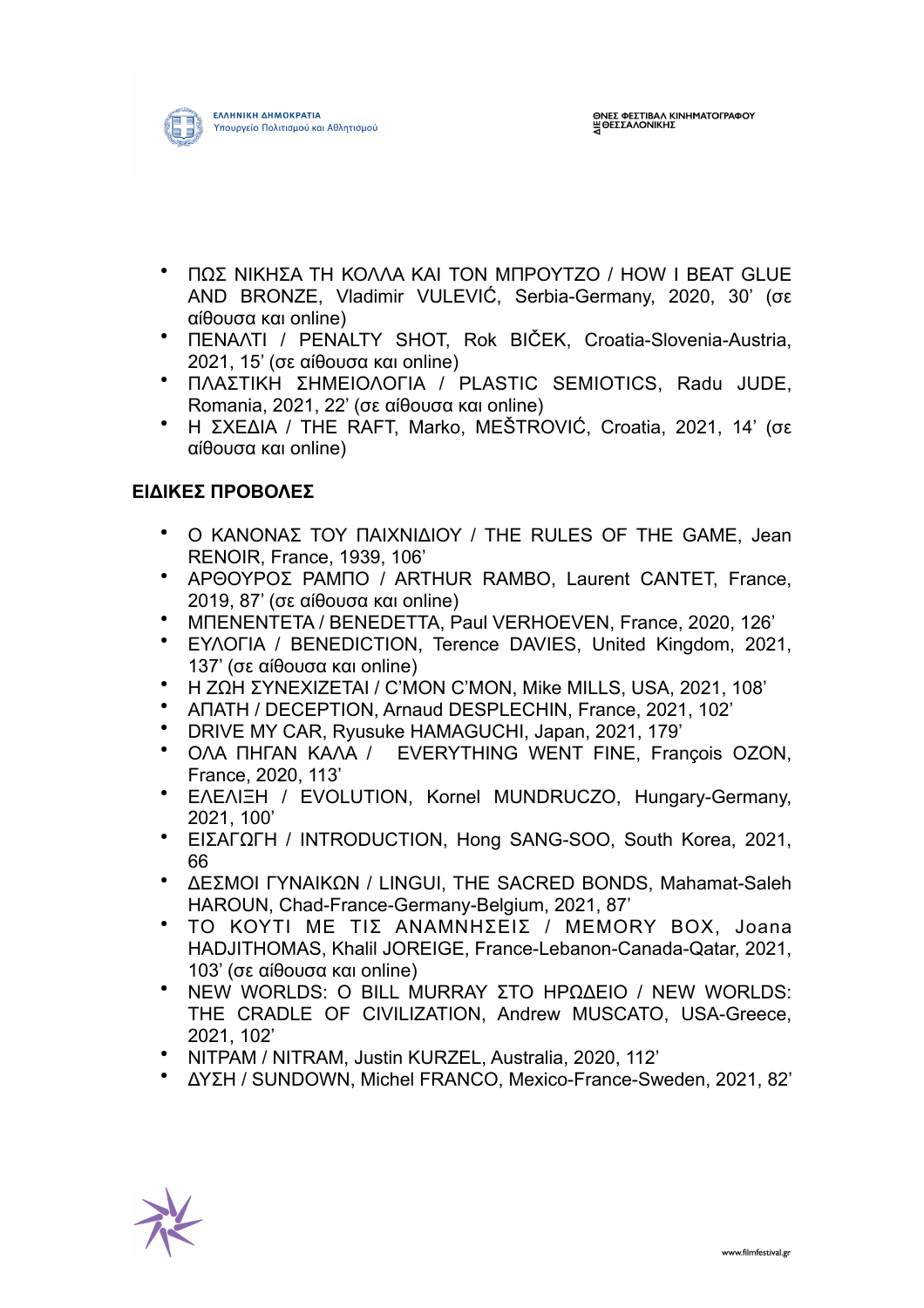

- Η ΕΞΟΥΣΙΑ ΤΟΥ ΣΚΥΛΟΥ / THE POWER OF THE DOG, Jane CAMPION, Australia-New Zealand, 2021, 126'
- ΕΝΘΥΜΙΟ ΙΙ / THE SOUVENIR PART II, Joanna HOGG, United Kingdom, 2021, 107'
- ΤΑ ΤΡΙΑ ΠΑΤΩΜΑΤΑ / THREE FLOORS, Nanni MORETTI, Italy-France, 2021, 119'
- VORTEX, Gaspar NOE, France, 2021, 142'

## **ROUND MIDNIGHT**

- ΑΙΜΑΤΟΣΑΡΚΑ / BLOODY ORANGES, Jean-Christophe MEURISSE, France, 2021, 105' (σε αίθουσα και online)
- ΕΝΔΟΧΩΡΑ / HINTERLAND, Stefan RUZOWITZKY, Austria-Luxembourg, 2021, 99' (σε αίθουσα και online)
- Ο ΤΖΟΝ ΚΑΙ Η ΤΡΥΠΑ / JOHN AND THE HOLE, Pascual SISTO, USA, 2021, 103' (σε αίθουσα και online)
- ΣΑΛΟΣ ΘΕΟΣ / MAD GOD, Phil TIPPETT, USA, 2021, 83' (σε αίθουσα και online)
- ΘΑ ΤΟ ΚΑΝΕΙ, SHE WILL, Charlotte COLBERT, United Kingdom, 2021, 95'
- Η ΓΙΟΡΤΗ / THE FEAST, Lee Haven JONES, United Kingdom, 2021, 92' (σε αίθουσα και online)
- Η ΡΑΧΟΚΟΚΚΑΛΙΑ ΤΗΣ ΝΥΧΤΑΣ / THE SPINE OF NIGHT, Philip GELATT, Morgan GALEN KING, USA, 2021, 93' (σε αίθουσα και online)

#### **ΑΝΟΙΧΤΟΙ ΟΡΙΖΟΝΤΕΣ**

#### **Κυρίως πρόγραµµα**

- ΗΔΟΝΗ / PLEASURE, Ninja THYBERG, Sweden-Netherlands-France, 2020, 108'
- ΑΓΡΙΑΝΘΡΩΠΟΙ / WILD MEN, Thomas DANESKOV, Denmark, 2021, 102' (σε αίθουσα και online)
- ΚΑΛΗ ΜΗΤΕΡΑ / GOOD MOTHER, Hafsia HERZI, France, 2020, 99' (σε αίθουσα και online)
- ΜΙΑ ΙΣΤΟΡΙΑ ΕΡΩΤΑ ΚΑΙ ΕΠΙΘΥΜΙΑΣ / A TALE OF LOVE AND DESIRE, Leyla BOUZID, France, 2021, 103' (σε αίθουσα και online)
- Η ΤΡΑΒΙΑΤΑ, ΤΑ ΑΔΕΛΦΙΑ ΜΟΥ ΚΙ ΕΓΩ / LA TRAVIATA, MY BROTHERS AND I, Yohan MANCA, France, 2021, 108'

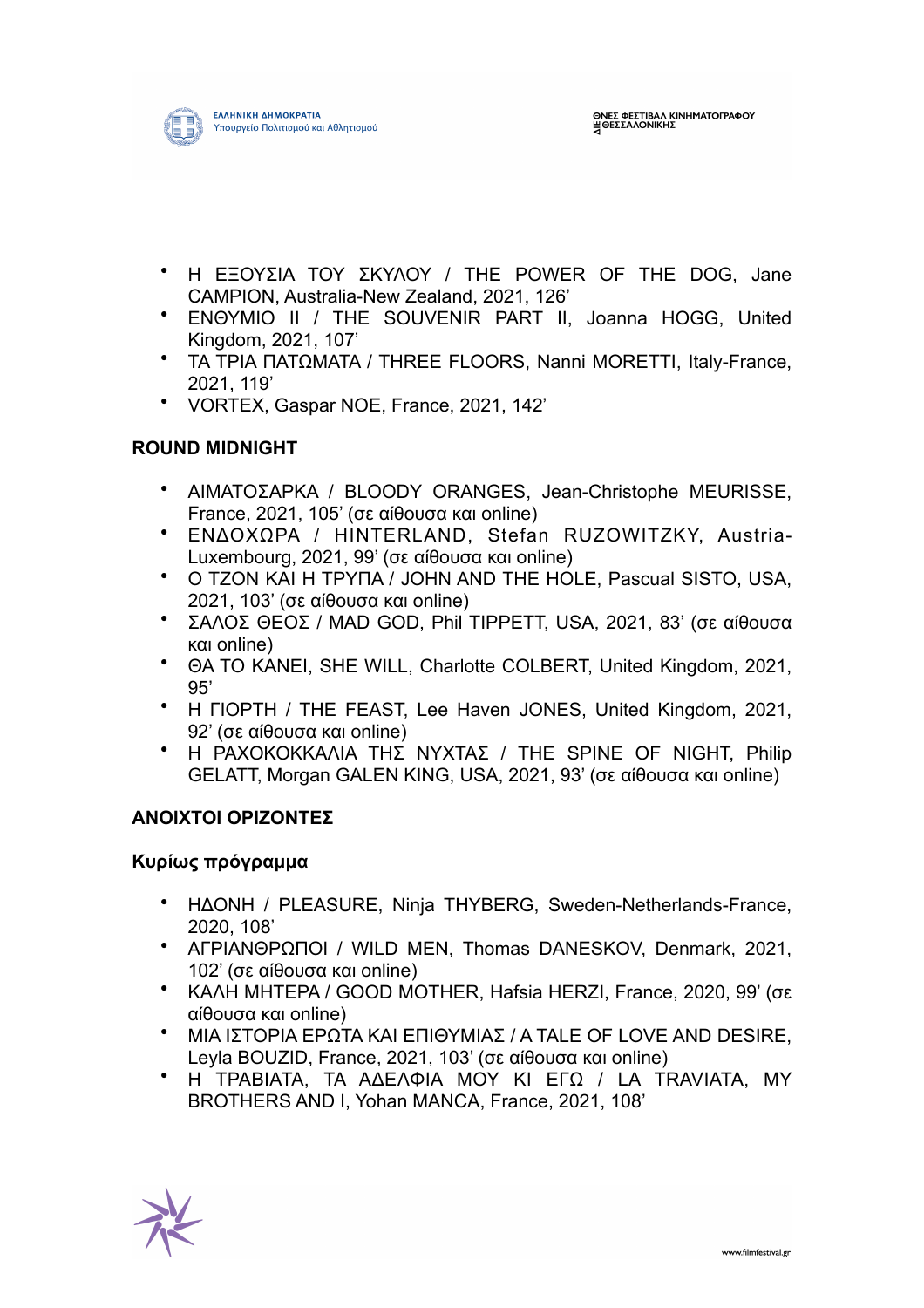

- ΑΓΡΙΟΣ ΙΝΔΙΑΝΟΣ / WILD INDIAN, Lyle Mitchell CORBINE JR, USA, 2020, 87' (σε αίθουσα και online)
- ΔΑΣΟΣ, ΣΕ ΒΛΕΠΩ ΠΑΝΤΟΥ / FOREST I SEE YOU EVERYWHERE, Bence FLIEGAUF, Hungary, 2020, 114' (σε αίθουσα και online)
- Ο ΑΛΛΟΣ ΤΟΜ / THE OTHER TOM, Rodrigo PLÁ, Laura SANTULLO, Mexico-USA, 2021, 111' (σε αίθουσα και online)
- ΟΝΟΝΤΑ 10.000 ΝΥΧΤΕΣ ΣΤΗ ΖΟΥΓΚΛΑ / ONODA 10.000 NIGHTS IN THE JUNGLE, Arthur HARARI, France-Japan-Germany-Belgium-Italy-Cambodia, 2021, 167'
- ΜΠΑΛΑΝΤΑ ΜΙΑΣ ΛΕΥΚΗΣ ΑΓΕΛΑΔΑΣ / BALLAD OF A WHITE COW, Behtash SANAEEHA, Maryam MOGHADDAM, Iran-France, 2021, 105' (σε αίθουσα και online)
- ΚΑΨΟΥΡΟΤΡΑΓΟΥΔΑ ΓΙΑ ΣΚΛΗΡΟΥΣ ΤΥΠΟΥΣ / LOVE SONGS FOR TOUGH GUYS, Samuel BENCHETRIT, France, 2020, 107'
- ΛΑΜΠΕΡΕ ΜΟΥ ΜΑΑΝΤ / MY SUNNY MAAD, Michaela PAVLÁTOVÁ, Czech Republic-France-Slovakia, 2021, 81' (σε αίθουσα και online)
- ΑΜΙΡΑ / AMIRA, Mohamed DIAB, Egypt-Jordan-United Arab Emirates-Saudi Arabia, 2020, 100'
- ΕΧΘΡΟΣ ΕΚ ΤΩΝ ΕΣΩ / CAPTAIN VOLKONOGOV ESCAPED, Natasha MERKULOVA, Aleksey CHUPOV, Russia-France-Estonia, 2021, 126'
- ΙΔΙΩΤΙΚΗ ΕΡΗΜΟΣ / DESERTO PARTICULAR, Aly MURITIBA, Brazil, 2021, 120' (σε αίθουσα και online)
- ΔΙΚΑΙΟΣΥΝΗ ΓΙΑ ΤΟΝ ΜΠΑΝΙ ΚΙΝΓΚ / THE JUSTICE OF BUNNY KING, Gaysorn THAVAT, New Zealand, 2021, 101' (σε αίθουσα και online)
- ΚΟΡΕΣ / DAUGHTERS, Nana NEUL, Germany-Italy-Greece, 2021, 122' (σε αίθουσα και online)
- ΧΩΡΑΦΙ ΜΕ ΠΑΠΑΡΟΥΝΕΣ / POPPY FIELD, Eugen JEBELEANU, Romania, 2020, 81' (σε αίθουσα και online)
- QUICKSAND, Margot SCHAAP, Netherlands-Estonia-Greece, 2021, 110' (σε αίθουσα και online)
- ΜΗ ΔΙΣΤΑΣΕΙΣ / DO NOT HESITATE, Shariff KORVER, Netherlands, 2021, 90' (σε αίθουσα και online)
- ΨΙΘΥΡΟΙ ΠΟΛΕΜΟΥ, WHISPERS OF WAR, Florian HOFFMANN, Germany, 2021, 94' (σε αίθουσα και online)
- ΠΡΙΓΚΗΠΑΣ / LE PRINCE, Lisa BIERWIRTH, Germany, 2021, 125' (σε αίθουσα και online)
- MEDITERRANEO, Marcel BARRENA, Spain-Greece, 2020, 112' (σε αίθουσα και online)

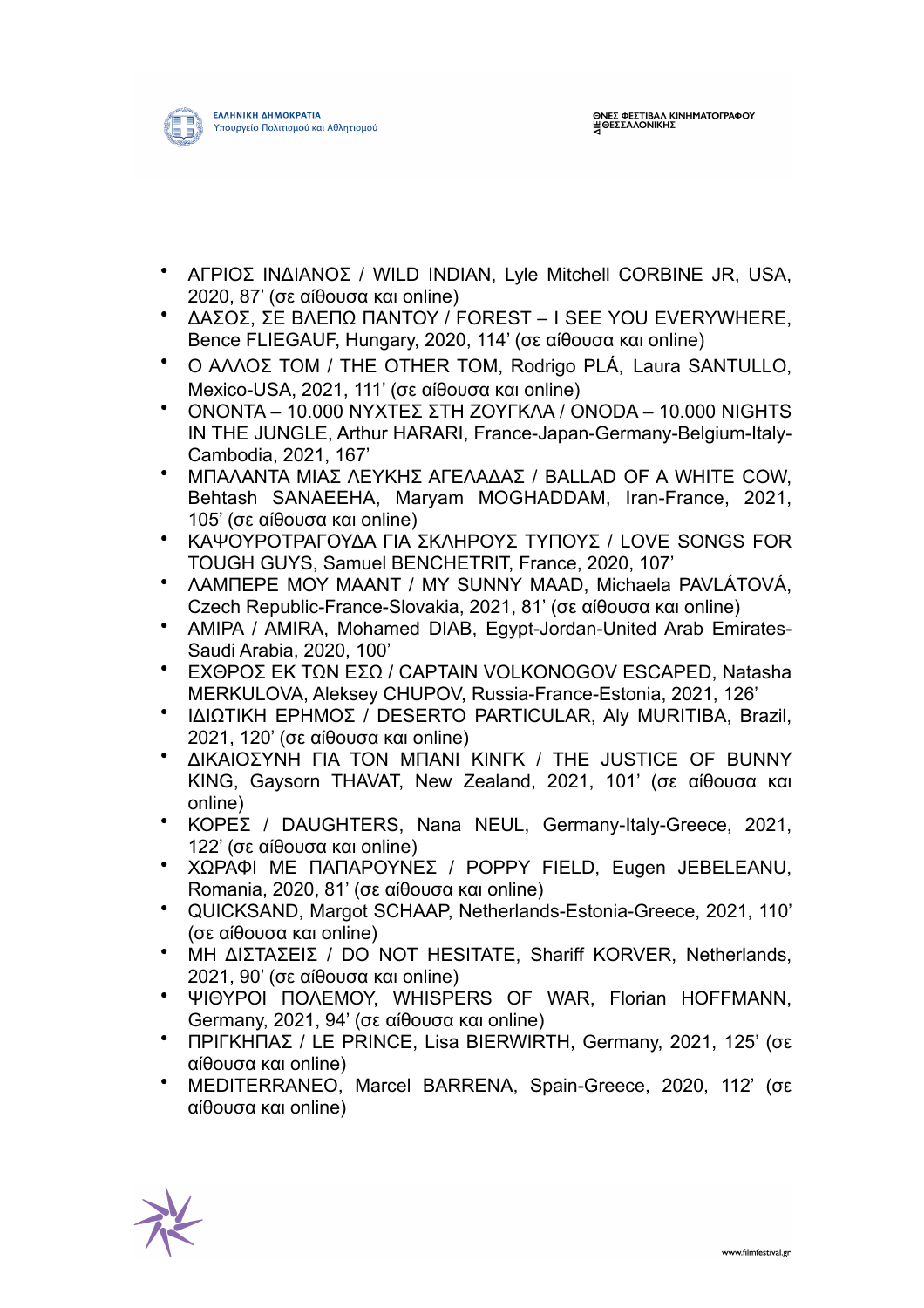

### **Another Take**

- ΜΑΘΗΜΑΤΑ ΞΕΝΩΝ ΓΛΩΣΣΩΝ / LANGUAGE LESSONS, Natalie MORALES, USA-Costa Rica, 2020, 91' (σε αίθουσα και online)
- ΠΟΖΕΡΙ / POSER, Noah DIXON, Ori SEGEV, USA, 2021, 88' (σε αίθουσα και online)
- ΑΝΤΙΚΑΤΟΠΡΙΣΜΟΣ / REFLECTION, Valentyn VASYANOVYCH, Ukraine, 2021, 128'
- ΡΙΝΟΚΕΡOΣ / RHINO, Oleg SENTSOV, Ukraine-Poland-Germany, 2021, 101' (σε αίθουσα και online)
- ΤΑ ΞΕΦΡΕΝΑ ΕΙΚΟΣΙ / THE ROARING 20'S, Elisabeth VOGLER, France, 2021, 90' (σε αίθουσα και online)
- ΣΕΞΟΥΑΛΙΚΗ ΕΠΙΘΥΜΙΑ / SEXUAL DRIVE, Yoshida KOTA, Japan, 2021, 70' (σε αίθουσα και online)
- ΔΡΟΜΟΙ ΤΗΣ ΠΟΛΗΣ / STREETWISE, Jiazuo NA, China, 2021, 95'
- Ο ΤΥΦΛΟΣ ΑΝΔΡΑΣ ΠΟΥ ΔΕΝ ΗΘΕΛΕ ΝΑ ΔΕΙ ΤΟΝ ΤΙΤΑΝΙΚΟ / THE BLIND MAN WHO DID NOT WANT TO SEE TITANIC, Teemu NIKKI, Finland, 2021, 82' (σε αίθουσα και online)
- Ο ΕΡΓΟΔΟΤΗΣ ΚΑΙ Ο ΕΡΓΑΖΟΜΕΝΟΣ / THE EMPLOYER AND THE EMPLOYEE, Manuel NIETO ZAS, Urugay-Argentina-Brazil-France, 2021, 107' (σε αίθουσα και online)
- Η ΦΑΜΙΛΙΑ / THE FAM, Fred BAILLIF, Switzerland, 2021, 112' (σε αίθουσα και online)
- ΤΟ ΚΟΡΙΤΣΙ ΚΑΙ Η ΑΡΑΧΝΗ / THE GIRL AND THE SPIDER, Ramon ZÜRCHER, SILVAN ZÜRCHER, Switzerland, 2020, 98' (σε αίθουσα και online)
- ΔΟΥΛΕΙΕΣ ΤΟΥ ΠΟΔΑΡΙΟΥ / THE ODD-JOB MEN, Neus BALLUS, Spain, 2021, 85' (σε αίθουσα και online)
- ΜΟΥ ΜΟΙΑΖΕΙΣ / YOU RESEMBLE ME, Dina AMER, France-Egypt-USA, 2021, 90'

## **NEXT GEN**

- ΑΠΟ ΜΕΡΑ ΣΕ ΜΕΡΑ / ANY DAY NOW, Hamy RAMEZAN, Finland, 2020, 82' (µόνο online)
- ΕΥΑ ΚΑΙ ΑΝΤΑΜ / EVA AND ADAM, Carolin COWAN, Sweden, 2021, 82' (µόνο online)
- ΜΕΓΑ ΜΕΓΑ ΜΕΓΑ ΜΕΓΑ ΠΑΡΤΙ / MEGA MEGA MEGA MEGA PARTY, Collectif Camera ETC, Belgium, 2020, 4' (σε αίθουσα και online)